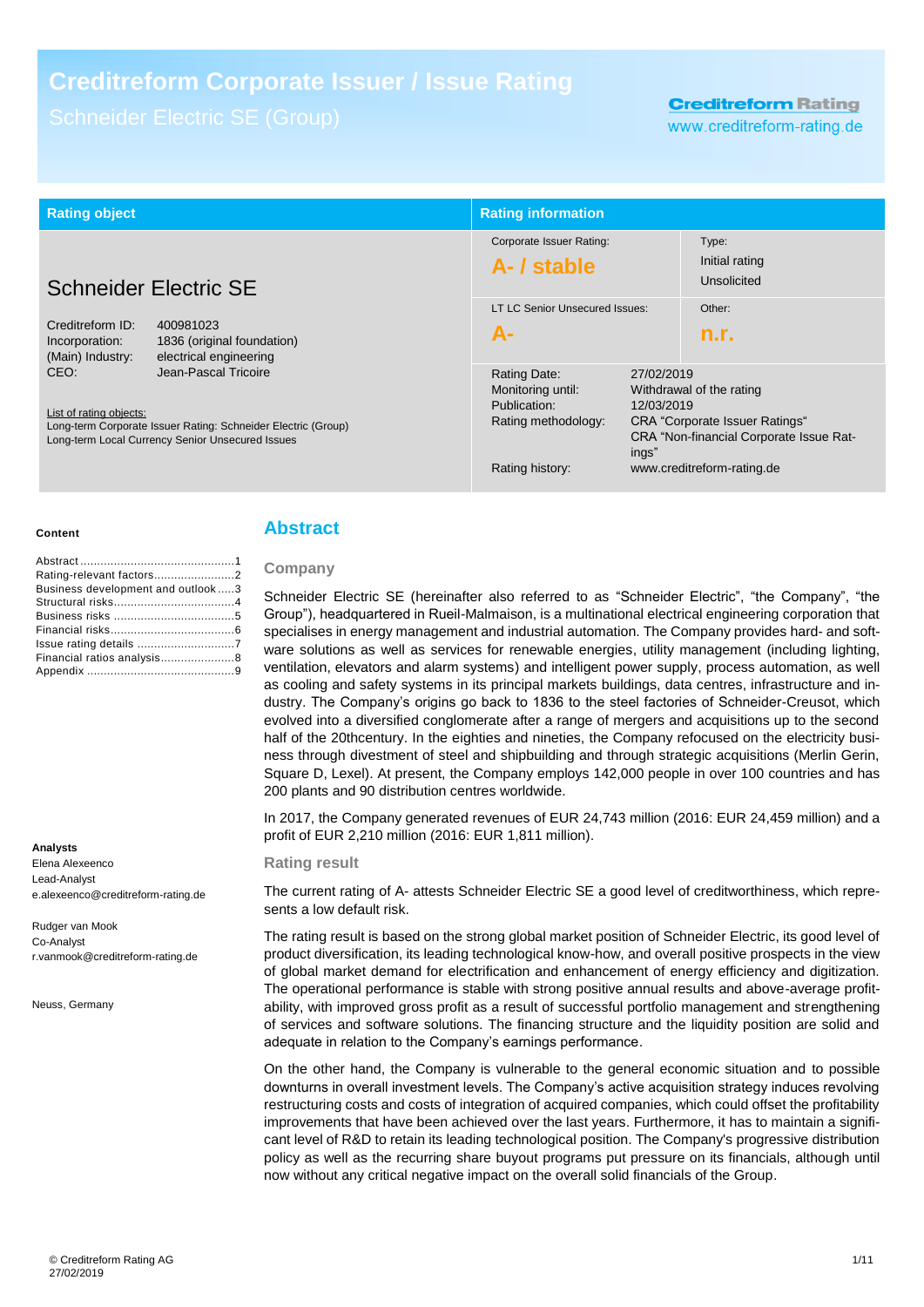## **Outlook**

The one-year outlook of the rating is stable. This outlook is based on our expectation of the Company's overall stable operative development, although growth rates in some regions (China, Europe) are likely to decelerate.

## **Rating-relevant factors**

Table 1: Financials of Telecom Italia S.p.A. I Source: TIM's annual report 2017, standardized by CRA

## **Financial ratios' extract Basis: consolidated annual report as per 31/12 (IFRS) CRA standardized figures<sup>1</sup> 2016 2017** Revenues EUR 24,459 million EUR 24,743 million EBITDA EUR 4,058 million EUR 4,258 million EUR 3,225 million EUR 1,472 million EAT EUR 1,750 million EUR 2,150 million Total assets **EUR 29,091 million** EUR 29,091 million **EUR 28,359 million** Equity ratio 31.8% 31.8% 33.3% Capital lock-up period 61.9 days 61.2 days 61.2 days Short-term capital lock-up 20.6% 20.6% 20.3% Net debt / EBITDA adj. 4.1 3.8 Return on investment 7.6% 9.0%

## **General rating factors**

- Strong market position, geographical diversification, global presence
- Strong and stable profitability and cash generation capacity
- Solid liquidity position and funding situation
- Good access to financial markets
- Global demand for energy efficiency and increasing regulation in this field
- State-of-the art use of technological achievements (IoT, Industry 4.0, convergence of information technology and operation technology)
- Possibility of integrated cross-selling solutions
- + Increasing number of data centres
- Dependency on economic cycles and overall level of investments
- Highly competitive market, also through competitors from lower-cost countries
- Sensitivity to foreign exchange fluctuations
- Interest rate risks
- Exposure to regulatory risks
- Country risks

-

Progressive dividend policy

## **Current factors (rating 2018)**

- + Business development in line with objectives
- Optimisation of debt structure
- + Improvement of margin
- Adequate liquidity reserves

#### **Excerpts from the financial ratios analysis 2017**

- Slightly increased revenues
- Solid EBITDA
- + Improved equity ratio
- Decrease of net debt
- Increased capital lock-up period
- Increased trade-accounts-payable ratio
- Increased short-term capital lockup
- Negative impact of one-off effects

#### Suggestion:

**General Rating Factors** summarize the key issues that – in the view of the analysts as per the date of the rating –have a significant or long-term impact on the rating, positive (+) as well as negative (-).

**Current Rating Factors** are the key factors that have, in addition to the Underlying Rating Factors, an impact on the current rating.

**Prospective Rating Factors** are factors and possible events that – in the view of the analysts as per the date of the rating – would most likely have a stabilizing or positive effect (+) and a weakening or negative effect (-) on future ratings, if they occurred. This is not a full list of possible future events with potential relevance for future ratings. Circumstances can arise that are not included in the list of prospective factors whose effects are impossible to assess at the time of the rating, either because these effects are uncertain or because the underlying events are deemed unlikely to occur.

<sup>1</sup> For analytical purposes, CRA adjusted the original values in the financial statements in the context of the financial ratio analysis.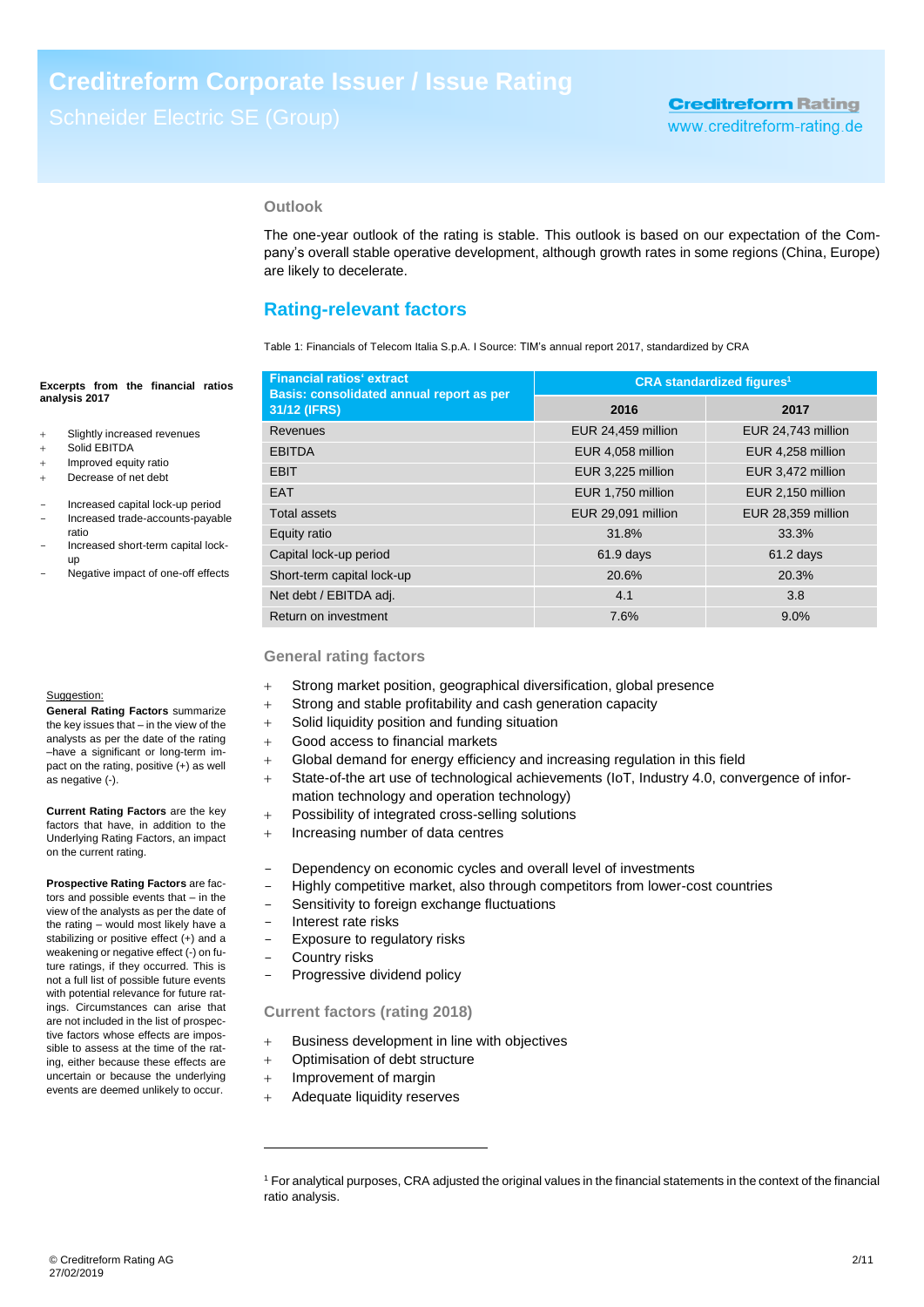# **Creditreform Corporate Issuer / Issue Rating**

- Restructuring costs and costs of integration of newly acquired companies partly offset the margin improvements
- Exceptional costs
- Significant negative currency impact in 2018
- Cash outflows for the share buyback program

## **Prospective rating factors**

- Expected cash flows from acquisitions
- $+$  Further margin improvements
- Growth on the international markets
- Overall economic slowdowns
- Increasing competition
- Need to comply with increasingly stringent environmental regulatory requirements

#### **Best-case scenario**

In our best-case scenario for one year, we assume a rating of A-. We assume that the Company's key financials will remain stable despite of the recurring restructuring costs and cash outflows for dividends and of the share buyout program.

## **Worst-case scenario**

<span id="page-2-0"></span>In our worst-case scenario for one year, we have assumed a rating of BBB+. This could be the case if the key financials deteriorate far more that we had expected following an increase in debt, significant cash outflows for the share buyout program or disbursements combined with weak operative results.

## **Business development and outlook**

Schneider Electric recorded a strongly positive development in the financial year 2017, despite of the impact of expenses with non-recurring character, which negatively affected the Company's annual profit.

In the financial year 2017, total revenues increased by EUR 284 million, +1.2%, to EUR 24,743 million (2016: EUR 24,459 million), with +3.2% organic growth. EBIT amounted to EUR 3,472 million (2016: EUR 3,225 million) and EAT increased to EUR 2,210 million (2016: EUR 1,811). All the geographical regions had revenue growth in 2017: Asia Pacific by 6%, driven by China and India, Western Europe and North America by 2% and the rest of the world by 3%. According to Schneider Electric, the Company's good operational performance was a result of rapid implementation of price adjustments in regions with increasing raw material prices, good improvement in the margin of systems and efficient cost control along with an overall industrial productivity. In this way, the Company managed to improve its EBIT-margin by nearly 1.0%.

Both the Industrial Automation and Energy Management business divisions with their operating segments Low Voltage, Medium Voltage and Secure Power made positive contributions to the overall result and rose by +5.9% and +2.3% on a like-for-like basis respectively. The focus on energy efficiency in Western Europe and in Asia, as well as the strong growth in other regions supported by new product launches and commercial actions, were the main reasons for an increase in revenues by +3.3% (+4.4% on a like-for-like basis) to EUR 10,812 million (43% of total revenues) of the Low Voltage business. The Industrial Automation business recorded an increase in revenues of +6.0% (+5.9% on a like-for-like basis) to EUR 5,816 million (24% of the revenues) across all geographical regions, driven by strengthened industrial demand and channel initiatives. The Low Voltage business declined by -8.5% (-2.2% on a like-for-like basis), impacted by selectivity initiatives on projects and by the divestiture of DTN. The Secure Power business generated revenues of EUR 3,615 million (15% of total revenues), which represents an increase of +0.7% (+2.1% on a reported basis).

The Group's performance was influenced by negative effects of restructuring costs (EUR 286 million, 2016: EUR 309 million) and of impairment losses on assets (EUR 92 million, 2016: EUR 87 million).

Best case: A-Worst case: BBB+

#### Note:

The scenarios are based on the in-formation available at the time of the rating. Within the forecast horizon, some circumstances could occur that would lead to a rating change out of the indicated range.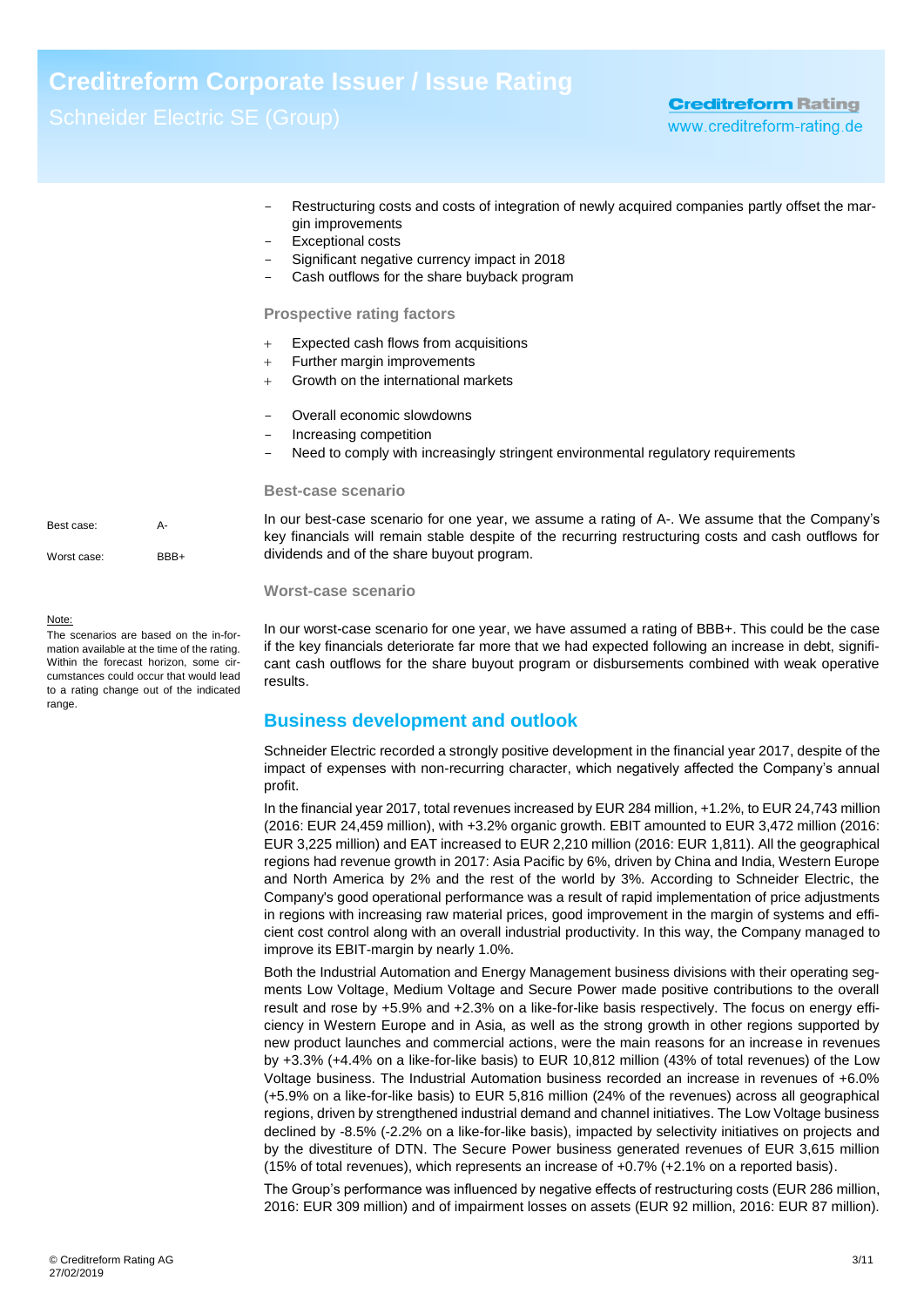The restructuring was driven by efficiency and simplification initiatives associated with adjustments of the Group's structure and costs.

During 2017 and 2018, the Company completed the divestment of DTN and finalized the acquisition of Asco Power, a leading company in automatic transfer switches, as well as of IGE+ XAO, a leader in software for electrical installations, and took over the majority stake of AVEVA, a company that focuses on industrial software.

In the financial year 2018, Schneider Electric generated total revenues in the amount of EUR 25,720 million, an increase of 3.9% compared with the previous year (6.6% organic increase), an operating income of EUR 3,396 million (+5.8%) and an annual result of EUR 2,431 million (+10%), demonstrating once again a solid business performance. This was a result of positive development in both the core businesses Energy Management and Industrial Automation, which grew organically by 7% and 8% respectively, as well as across all the geographical regions, especially in Asia-Pacific, with strong demand for energy management in construction, industrial and infrastructure markets. The gross margin improved by 60 bps to 39.0%, which was a result of portfolio and organisational optimization and concentration on higher value-added business, such as of software and services..

For the period of the next three years until 2021, the Group strives to entrench its position as a provider of integrated solutions, and further improve its operating results through organic growth, portfolio optimization and increase of productivity, as well as through organisational optimization. In 2019 Schneider Electric expects an organic growth of revenues of 3% to 5% and a growth of EBITA margin up to +20 to +50 bps.

In June 2017 the Group announced the launching of its share buyback program, which amounted to around EUR 1 billion and had to be completed by June 2019. The objectives of this program include, among others, the reducing of share capital, the covering of stock purchase option plans for employees and management, as well as the fulfilling of obligations related to convertible securities. The Company completed this share buyback program ahead of schedule at the end of 2018 and initiated a new share buyback program with a volume of EUR 1.5 - 2.0 billion for the period of the next three years (2019-2021).

Schneider Electric's business is particularly sensitive to general economic developments. The trade dispute between USA and China, difficult Brexit negotiations, and the expected exit of the central banks from the extremely relaxed monetary policy put pressure on the generally positive forecasts for the global economy in 2019. On the other hand, the global energy transition trend with the movement to renewable energies and decarbonisation rely on further electrification. The trends of digitization and rising need for connectivity, the expected increase of energy consumption, and need for its efficiency create good overall framework conditions for Schneider Electric as a provider of integrated safety and efficiency solutions. The Company`s strategy is focused on development of its technological know-how in energy efficiency, digitization and automation for industrial as well as for private customers, using its EcoStrucxure platform, its complementary business model, multiple sales channels and global integrated supply chain. Considering the global trends, the Company's know-how and strong position in its relevant markets, as well as its sound financials and so far prudent acquisition policy, we believe that Schneider Electric will be able to implement its mid-term financial goals and to retain its leading position over the medium to long term.

## **Structural risks**

The parent company of the Group is Schneider Electric SE, a European Company (Société européenne) incorporated in France and registered with the registrar of companies of Nanterre. The Company is headquartered in Rueil-Malmaison. The Company's shares are quoted on the Paris Stock Exchange and are included in the Euro Stoxx 50 stock market index.

Schneider Electric has 208 plants and 98 distribution centers around the world. The Company's consolidation scope comprises 561 companies, 546 of which are fully consolidated.

The main shareholder of Schneider Electric is Sun Life Financial, Inc. (5.9% of the share capital as of 31.12.2017) followed by BlackRock Inc. (5.5%). About 4.1% of the shares belong to the Company's employees and 6.6% represent treasury shares. The rest of the shares are in free float.

The Company's main governing body is the Board of Directors, currently consisting of 13 members. The members of the Board of Directors are elected by the shareholders and are appointed for 4-year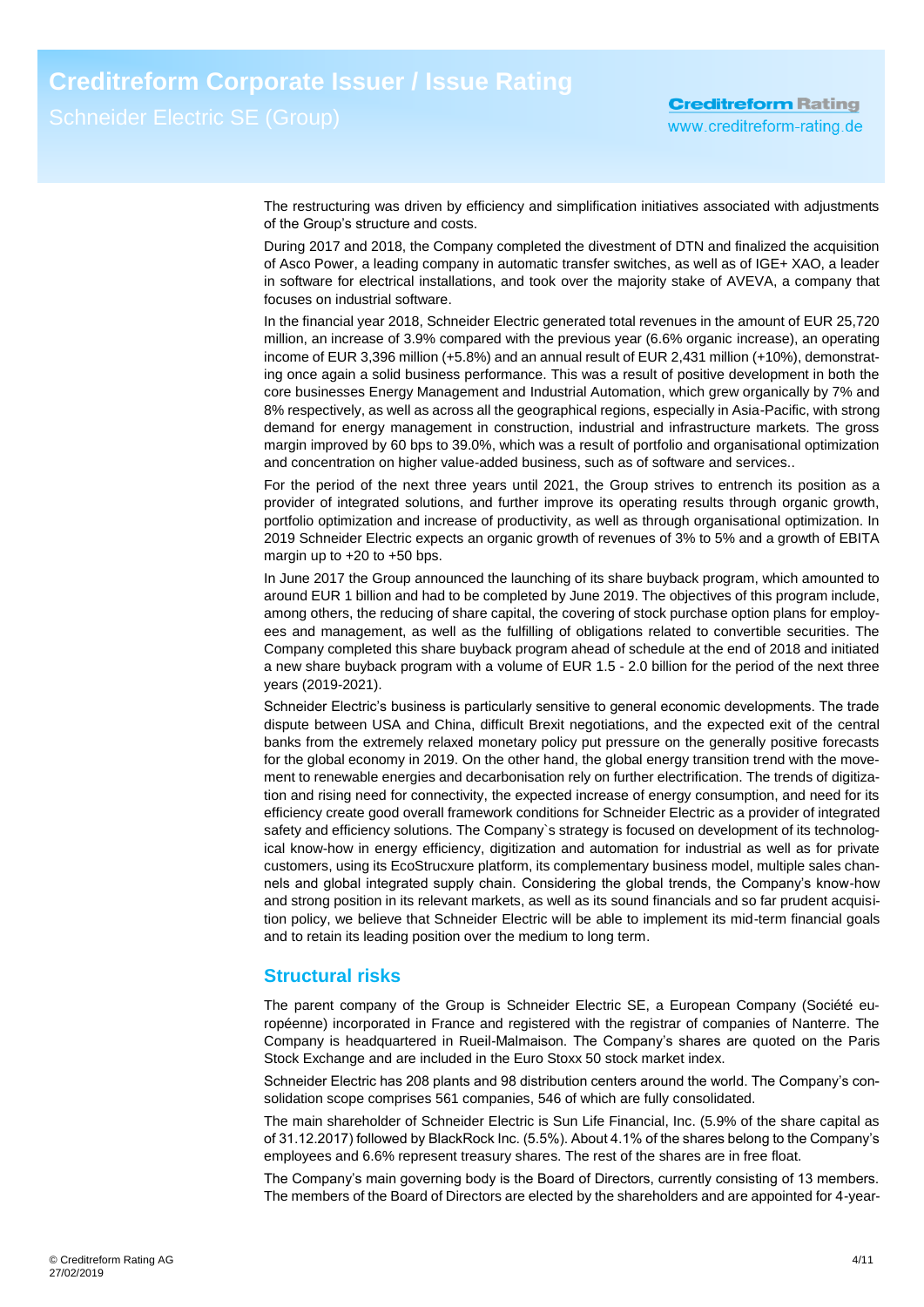terms. The Executive Commitee, chaired by the Chairman and CEO, currently consists of 15 members and is called to support the operational management of the Group.

The Group focuses on two main businesses: Energy Management, which comprises the sub-divisions Medium Voltage, Low Voltage and Secure Power, and Industrial Automation, each of them managing its own R&D as well as marketing and sales departments in 11 international geographical zones. Group-wide services such as Strategy, Finance, Human Resources, IT Systems, and Global Marketing are provided centrally by the Global Function business unit. According to Schneider Electric, the Company's sites and products meet the applicable quality, environmental, energy efficiency and health & safety standards, and have achieved relevant certification.

The Medium Voltage business provides technical and software solutions for integrated management, protection and control of electrical networks on the level of the energy transition. Along with established products such as switchgear, transformers and electrical network protection, and automation products, the medium voltage business includes IoT reaching power products as well as distribution management, operation management and pipeline management software.

The Low Voltage business includes a wide range of products and solutions for the end markets such as products for protection, power-monitoring and control, building management hardware and software, power meters, and cable management systems as well as renewable energy conversion and connection equipment and electric vehicle charging infrastructure. The Company designed its own platform branded EcoStruXure, which enables the widespread deployment of IoT for low and medium voltage architecture in all the Group's end markets.

The Secure Power business focuses on critical power products and solutions for data centers and other applications where power continuity and quality is essential.

The business division Industrial Automation includes Process, Hybrid and Discrete Automation, and provides products and solutions for the automation and control of machines, manufacturing plants and industrial sites, including software for design, operation and maintenance of the industrial processes.

The Group offers its products and solutions in four major relevant markets: non-residential and residential buildings, utilities and infrastructure, industry and machine manufacturers, and data centres and networks.

The Company reports its financial statements in accordance with IFRS and has to comply with high legislative, regulatory and corporate governance standards. According to publicly available information regarding corporate governance and compliance measures, we assume sufficiently developed structures with regard to risk management, accounting and controlling, as well as other administrative and operational functional areas, and do not see any core risks in connection with the Company's structure.

## <span id="page-4-0"></span>**Business risks**

The Group's activities are particularly vulnerable to the economic growth cycles and general level of investments in different countries, although its geographical diversification enables Schneider Electric to compensate slowdowns in certain markets. Around 42% of the Group's sales are generated in emerging countries. Furthermore, Schneider Electric is exposed to economic, legal and political risks in the countries in which it operates.

Significant risks are associated with the competitive market environment. In addition to established market players, Schneider Electric has to cope with increased competition from emerging markets. Schneider Electric's leading market position could be negatively affected by price erosion and cost pressure as well as by the processes of industry consolidation. The same trends could also be significant for Group's suppliers.

The general market trends such as electrification and focus on energy efficiency, digitization with the rising need for connectivity (IoT), and of customer's integration into complex software-based solutions create business opportunities for Schneider Electric. On the other hand, these trends imply investment pressure and an adequate level of R&D, especially acceleration of convergence of Operational Technology and Information Technology to maintain the Group's leadership position.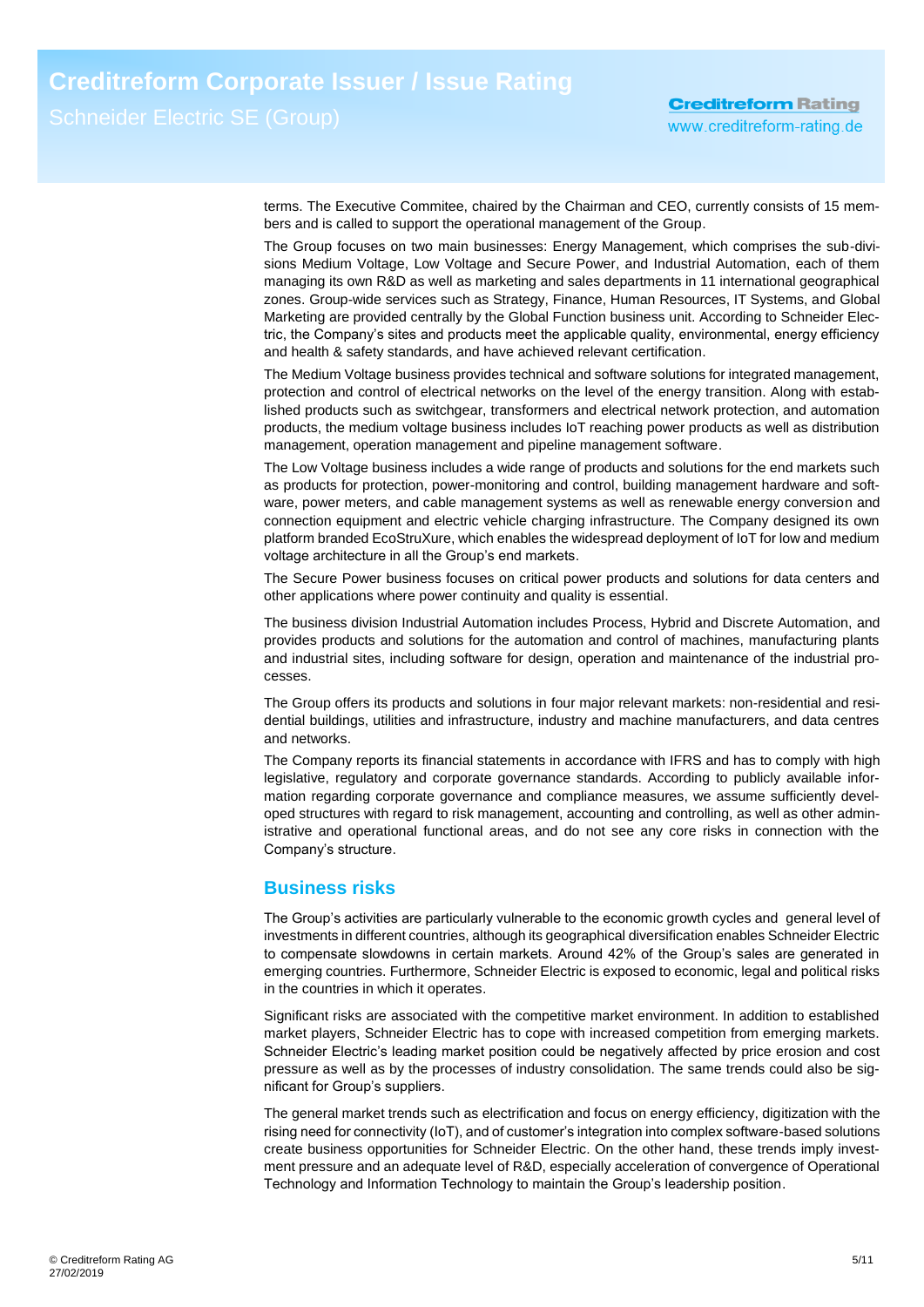The Company faces a range of risks associated with the need to comply with increasingly stringent environmental regulations in the countries in which it operates. The Group is exposed to fluctuations in energy and raw material prices, in particular steel, copper, aluminum, and plastics. In order to manage its exposure to fluctuations in interest rates, exchange rates and metal prices, the Group uses financial instruments.

As far as we can assess, the Company operates well-developed and continually evolving internal control and risk management systems supported by many years of experience in the industry, which are in line with current market and regulatory requirements and help to prevent and to manage the Group's business risks.

Overall, we assess the business risk profile of the Company as moderate. The Company operates in a fast-moving market which requires ongoing investment in research and development, and has to cope with increasing competition, pricing pressure and possible downturns in the economy. These threats are partially offset due the Company's geographical and product diversification, its prudent acquisition policy and the implementation of measures focused on cost structure streamlining.

## <span id="page-5-0"></span>**Financial risks**

For the purposes of its financial ratio analysis, Creditreform Rating AG (CRA) adjusted the original values in the financial statements. Contrary to our normal practice, we deducted the goodwill shown on the balance sheet from the equity by 50%, suggesting a certain recoverability of the goodwill.

The Company has a stable and well-balanced asset and capital structure, which is confirmed by the relatively good standardized equity ratio of 33.32% and a solid asset coverage ratio of 108.03% as of 31.12.2017.

As of 31.12.2017, Schneider Electric's total financial debt amounted to EUR 7.341 million, with EUR 5.650 million non-current and EUR 1,691 million current liabilities. The net financial debt accounted for EUR 4.296 million, corresponding to 1.07x of its reported EBITDA in the financial year 2017, and underpins its solid financial position. The Net Total Liabilities / EBITDA is considerably higher, amounting to 3.9x, especially because of the relatively high amount of provisions, including pension obligations of EUR 1.8 billion, and of operating payables of EUR 4.1 billion.

The main external financing sources of Schneider Electric are bonds and commercial papers as well as bank loans. The nominal repayment amount of the bonds has increased slightly to EUR 6,406 million (2017: EUR 6,375 million) as of 31 December 2018. During 2018, Schneider Electric repaid bonds for EUR 749 million and issued a new bond amounting to EUR 741 million. The majority of the bonds are part of the EMTN program with a total maximum outstanding amount of EUR 7,500 million and are traded on the Luxembourg stock exchange. The Company also has private placement bonds with a total amount of USD 800 million on the US market.

The Company's liquidity position is strong in our view, considering its cash and cash equivalent reserves of EUR 2,361 million as of 31.12.2018 and its confirmed credit lines of EUR 2,675 million, all of them unused and without financial covenants. Furthermore, the Company yearly generates operating cash flows of around EUR 2.9 billion (2018: EUR 2,872 million, 2017: EUR 2.841 million). These funds are more than sufficient to cover the Company`s current working capital needs, its capex, revolving restructuring and integration costs. Its progressive dividend policy with considerable annual disbursements (EUR 1.3 billion in 2018, EUR 1.2 billion in 2017), as well as its newly initiated further share buyback program of up to EUR 2.0 billion until 2021 should also be generally feasible in terms of the current business and funding situation.

Against the background of its international alignment, the Group is exposed to the risk of fluctuation of exchange rates, with the main exposure related to the US dollar and Chinese yuan. The negative impact of foreign exchange in 2018 amounted to EUR 1.0 billion on the level of revenues. The Group compensates these risks through reducing the sensitivity of earnings to exchange rates through hedging programs relating to receivables, payables and cash flows primarily by means of forward purchases and sales. The Company is vulnerable to changing interest rates in different countries. As of 31.12.2017, 88% of the Company's debt was fixed rate. The Company uses financial instruments to manage its exposure to fluctuations in interest rates, exchange rates and raw commodity prices.

We believe that the Company's financial risk profile is low. The reason for this is the strong earning power of the Company which allows the Company to deleverage relatively fast. We do not however,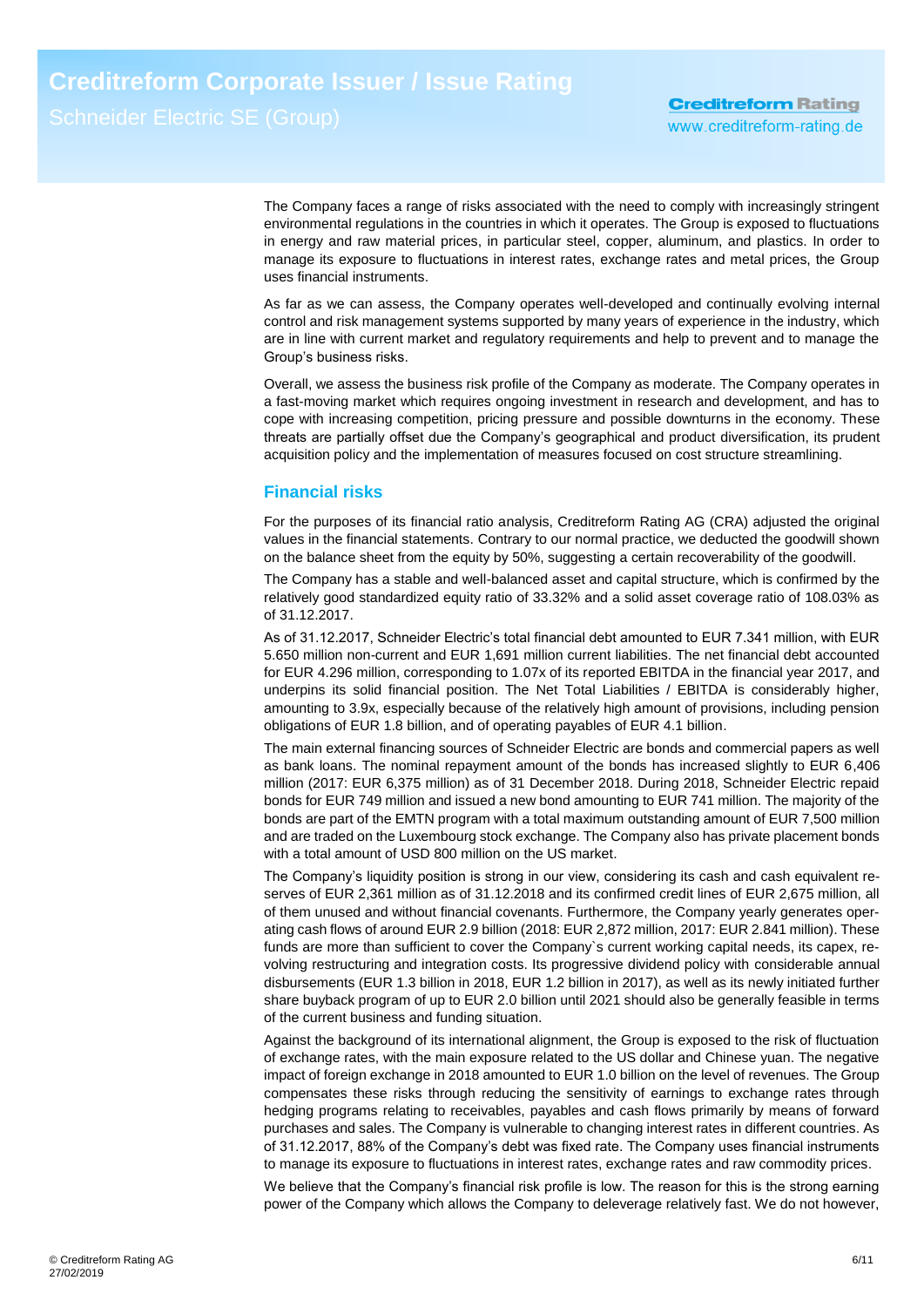expect the Company to deleverage in the short- and medium term, taking into consideration the Comopany's dividend policy and its announced share buyback program. Additionally, the Company has a sound asset base, strong capital structure, and a good liquidity position.

## **Issue rating details**

## **Issue rating**

This issue rating is exclusively valid for the long-term senior unsecured issues denominated in Euro, issued by Schneider Electric SE or by its subsidiaries, which are included in the list of ECB-eligible marketable assets. The ECB list of eligible marketable assets can be found on the website of the ECB.

The Notes have been issued within the framework of the EMTN Programme. The total nominal value of the bonds issued cannot exceed EUR 7,500 million. Notes issued by subsidiaries of Schneider Electric SE according the substitution provision of the most resent Base prospectus from 26 November 2016 will be unconditionally and irrevocably guaranteed by Schneider Electric SE. The prospectus for the EMTN Programme also includes a negative pledge provision and a cross-default mechanism.

We have provided the EUR long-term local currency senior unsecured issues, issued by Schneider Electric SE or by its subsidiaries, with a rating of A-. This decision is based on the corporate rating of Schneider Electric Group. Other types of debt instruments or issues denominated in other currencies have not been rated by CRA.

## **Overview**

Table 3: Summary of CRA Ratings I Source: CRA

| <b>Rating Object</b>                             | <b>Details Information</b> |             |  |
|--------------------------------------------------|----------------------------|-------------|--|
|                                                  | Date                       | Rating      |  |
| Schneider Electric SE (issuer)                   | 27/02/2019                 | A- / stable |  |
| Long-Term Local Currency Senior Unsecured Issues | 27/02/2019                 | А-          |  |
| Other                                            | $- -$                      | n.r.        |  |

Table 4: Overview of Schneider Electric's EMTN Programme I Source: Schneider Electirc, prospectus dated 26 November 2018

| <b>Issue Details</b>      |                      |             |                                     |  |  |  |
|---------------------------|----------------------|-------------|-------------------------------------|--|--|--|
| Volume                    | EUR 7,500,000,000    | Maturity    | Depending on<br>the respective bond |  |  |  |
| <b>Issuer</b>             | Schneider Electic SE | Coupon      | Depending on<br>the respective bond |  |  |  |
| Arrangers                 | <b>BNP Paribas</b>   | Currency    | Depending on<br>the respective bond |  |  |  |
| <b>Credit Enhancement</b> | none                 | <b>ISIN</b> | Depending on<br>the respective bond |  |  |  |

All future LT LC senior unsecured Notes that will be issued by Schneider Electric SE or its subsidiaries under the substitution provision under the current EMTN Programme, denominated in EUR and included in the list of ECB-eligible marketable assets will, until further notice, receive the same ratings as the current LT LC senior unsecured Notes issued under the EMTN Programme. Notes issued under the Programme in any currency other than Euro, as well as other types of debt instruments, have not yet been rated by CRA. For a list of all currently valid ratings and additional information, please consult the website of Creditreform Rating AG.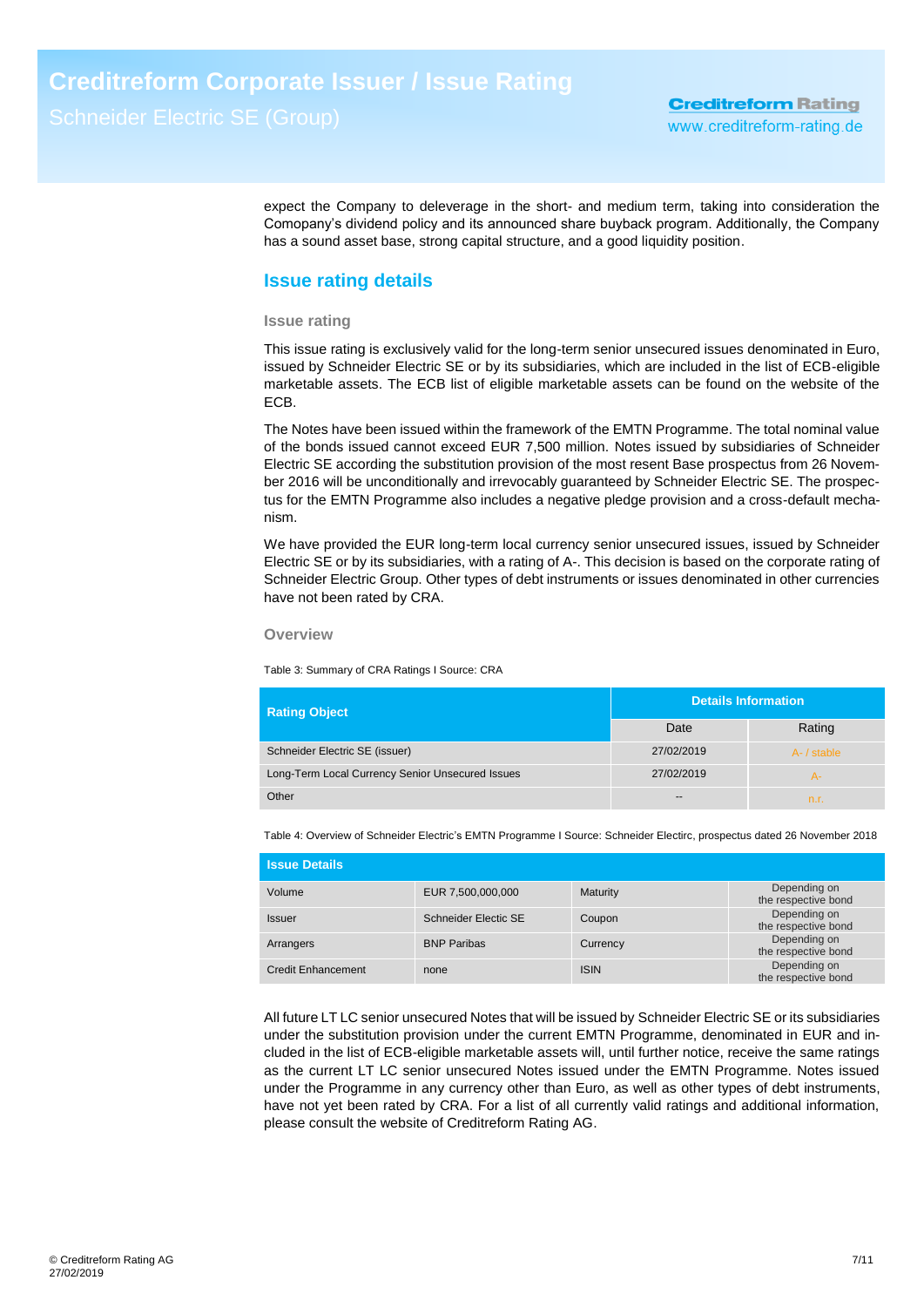## **Financial ratios analysis**

Table 6: Financial ratios of Schneider Electric SE (Group) I Source: Schneider Electric SE, standardized by CRA

| <b>Asset Structure</b>                      | 2014   | 2015   | 2016   | 2017   |
|---------------------------------------------|--------|--------|--------|--------|
| Fixed asset intensity (%)                   | 54.29  | 53.97  | 54.84  | 52.32  |
| Asset turnover                              |        | 0.90   | 0.83   | 0.86   |
| Asset coverage ratio (%)                    | 81.16  | 103.27 | 102.28 | 108.03 |
| Liquid funds to total assets (%)            | 9.02   | 10.16  | 9.71   | 10.85  |
| <b>Capital Structure</b>                    |        |        |        |        |
| Equity ratio (%)                            | 32.33  | 32.87  | 31.83  | 33.32  |
| Short-term-debt ratio (%)                   | 38.21  | 33.83  | 34.53  | 35.32  |
| Long-term-debt ratio (%)                    | 11.73  | 22.87  | 24.26  | 23.21  |
| Capital lock-up period (in days)            | 60.09  | 58.70  | 61.87  | 61.19  |
| Trade-accounts-payable ratio (%)            | 13.97  | 14.31  | 14.25  | 14.63  |
| Short-term capital lock-up (%)              | 24.66  | 18.55  | 20.61  | 20.32  |
| Gearing                                     | 1.81   | 1.73   | 1.84   | 1.68   |
| Leverage                                    |        | 3.07   | 3.09   | 3.07   |
| <b>Financial Stability</b>                  |        |        |        |        |
| Cash flow margin (%)                        | --     | 13.16  | 13.62  | 11.26  |
| Cash flow ROI (%)                           |        | 11.71  | 11.45  | 9.83   |
| Debt / EBITDA adj.                          | 5.00   | 5.76   | 4.85   | 4.55   |
| Net Debt / EBITDA adj.                      | 4.33   | 4.88   | 4.16   | 3.81   |
| ROCE (%)                                    | 24.02  | 18.28  | 24.17  | 25.85  |
| Debt repayment period                       | --     | 10.29  | 6.61   | 7.25   |
| <b>Profitability</b>                        |        |        |        |        |
| Gross profit margin (%)                     | 100.00 | 100.00 | 100.00 | 100.00 |
| <b>EBIT</b> interest coverage               | 6.49   | 5.46   | 7.18   | 8.77   |
| <b>EBITDA</b> interest coverage             | 8.41   | 8.64   | 9.43   | 11.22  |
| Ratio of personnel costs to total costs (%) | 0.00   | 0.00   | 0.00   | 0.00   |
| Ratio of material costs to total costs (%)  | 0.00   | 0.00   | 0.00   | 0.00   |
| Return on investment (%)                    | 8.53   | 6.43   | 7.63   | 9.01   |
| Return on equity (%)                        |        | 15.54  | 18.97  | 23.63  |
| Net profit margin (%)                       | 8.26   | 5.64   | 7.40   | 8.93   |
| Interest burden (%)                         | 86.10  | 87.59  | 88.56  | 91.88  |
| Operating margin (%)                        | 12.32  | 9.47   | 13.19  | 14.03  |
| <b>Liquidity</b>                            |        |        |        |        |
| Cash ratio (%)                              | 23.59  | 29.61  | 27.83  | 30.40  |
| Quick ratio (%)                             | 92.68  | 106.07 | 102.16 | 106.59 |
| Current ratio (%)                           | 119.63 | 136.04 | 130.79 | 134.98 |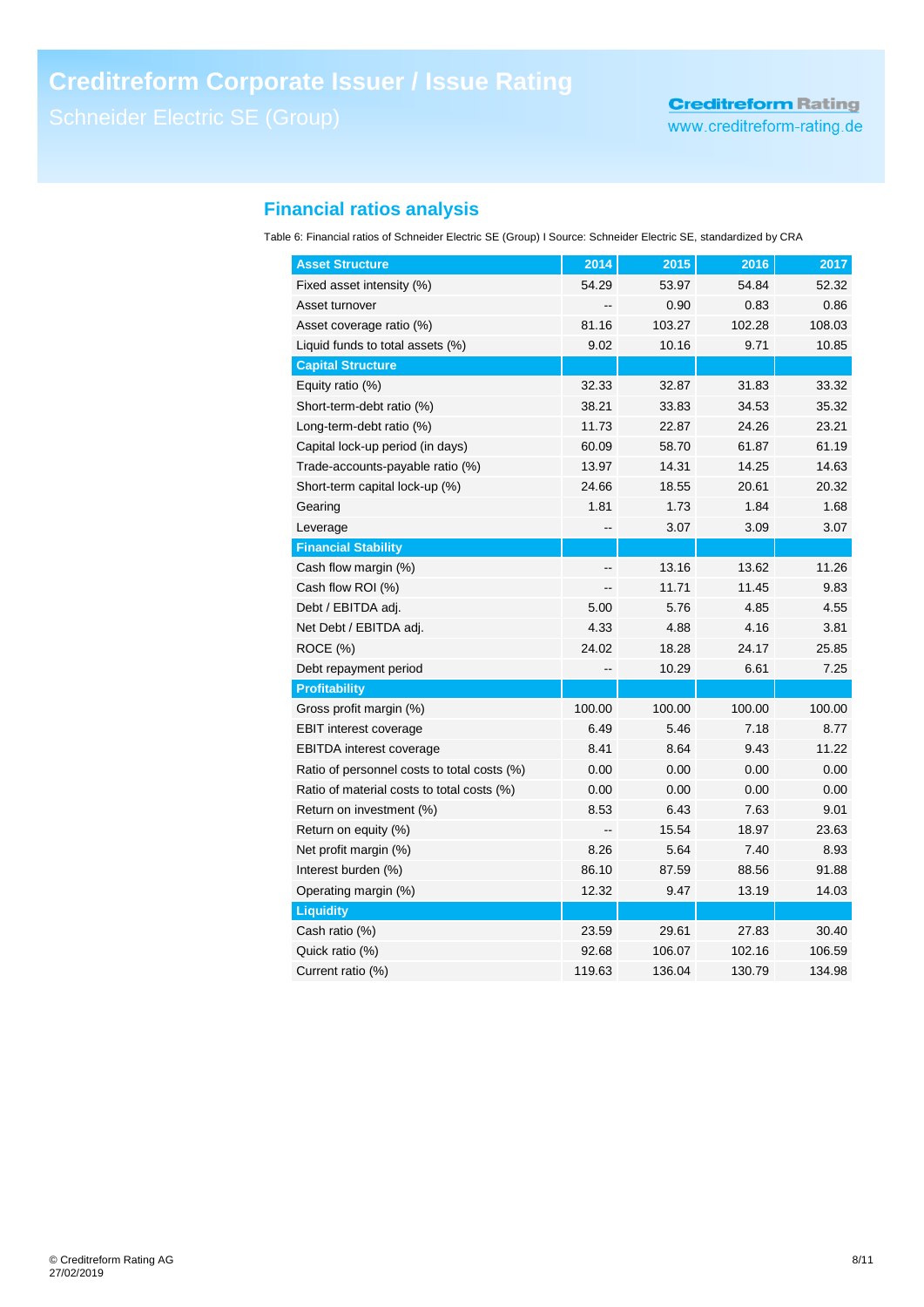## **Appendix**

**Rating history**

Corporate issuer rating of Schneider Electric SE

| Event          | <b>Rating date</b> | <b>Publication date</b> | <b>Monitoring period</b> | <b>Result</b> |
|----------------|--------------------|-------------------------|--------------------------|---------------|
| Initial rating | 27/02/2019         | 12/03/2019              | Withdrawal of the rating | A- / stable   |

Rating of LT LC senior unsecured issues of Schneider Electric SE

| <b>Event</b>   | <b>Rating date</b> | <b>Publication date</b> | <b>Monitoring period</b> | Result |
|----------------|--------------------|-------------------------|--------------------------|--------|
| Initial rating | 27/02/2019         | 12/03/2019              | Withdrawal of the rating |        |

## **Regulatory requirements**

The present rating is an unsolicited rating. Creditreform Rating AG was not commissioned by the Issuer with the preparation of the rating. The present analysis was prepared on a voluntary basis.

The rating is based on the analysis of published information and on internal evaluation factors. The quantitative analysis is primarily based on the last annual report of the Issuer, the basis prospectuses and on press releases of the company. The information and documents meet the requirements and are in accordance with the published Creditreform Rating AG's rating methodology.

The rating was conducted on the basis of Creditreform Rating's "Corporate Issue Ratings" methodology and the "Corporate Issuer Rating" methodology. A complete description of Creditreform Rating's rating methodologies is published on the following internet page: www.creditreform-rating.de.

The documents submitted and information gathered were sufficient to meet the requirements of Creditreform Rating AG's rating methodology. A complete description of Creditreform Rating's rating methodologies and Creditreform's basic document "Rating Criteria and Definitions" is published on the following internet page:

www.creditreform-rating.de/en/regulatory-requirements/

This rating was carried out by analysts Elena Alexeenco (e.alexeenco@creditreform-rating.de) and Rudger van Mook (r.vanmook@creditreform-rating.de), both located in Neuss, Germany. A management meeting did not take place.

The rating was presented to the rating committee on 27 Februar 2019. The Company examined the rating report prior to publication and was given at least one full working day to appeal the rating committee's decision and to provide additional information. The rating decision was not amended following this examination.

The rating will be monitored until CRA removes the rating and sets it to non-rated (n.r.).

In 2011 Creditreform Rating AG was registered within the European Union according to EU Regulation 1060/2009 (CRA-Regulation). Based on the registration Creditreform Rating AG (CRA) is allowed to issue credit ratings within the EU and is bound to comply with the provisions of the CRA-Regulation.

## Please note:

This report exists in an English version only. This is the only binding version.

## **Conflict of interests**

No conflicts of interest were identified during the rating process that might influence the analyses and judgements of the rating analysts involved or any other natural person whose services are placed at the disposal or under the control of Creditreform Rating AG and who are directly involved in credit rating activities or in approving credit ratings and rating outlooks.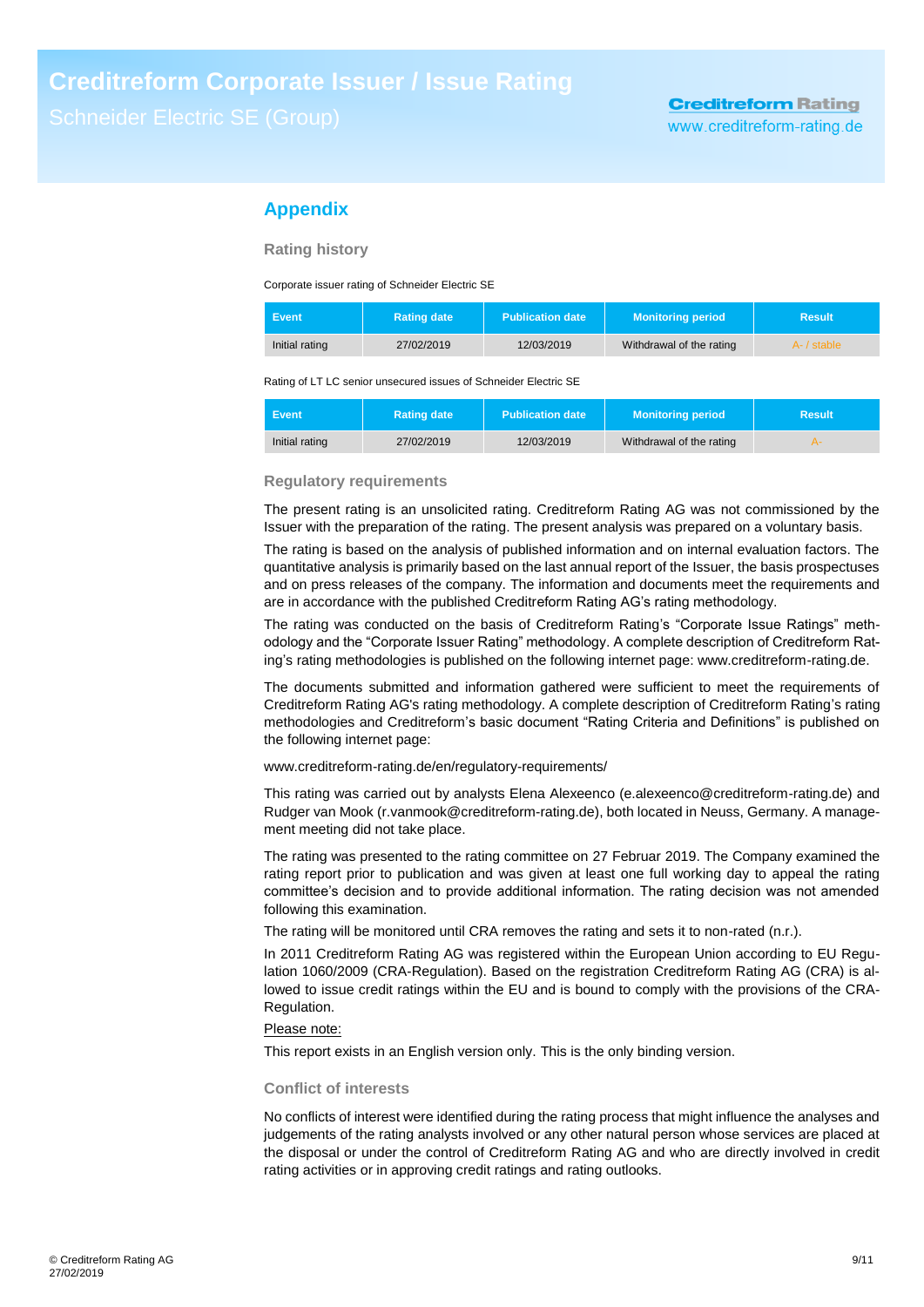In the event of providing ancillary services to the rated entity, CRA will disclose all ancillary services in the credit rating report.

## **Rules on the presentation of credit ratings and rating outlooks**

The approval of credit ratings and rating outlooks follows our internal policies and procedures. In line with our 'Rating Committee' policy, all credit ratings and rating outlooks are approved by a rating committee based on the principle of unanimity.

To prepare this credit rating, CRA has used following substantially material sources:

Corporate Issuer rating:

- 1. Annual report
- 2. Website
- 3. Internet research

## Corporate Issue rating:

- 1. Issuer corporate rating incl. information used for the Issuer corporate rating
- 2. Documents on issues / instruments

There are no other attributes and limitations of the credit rating or rating outlook other than those displayed on the CRA website. Furthermore, CRA considers as satisfactory the quality and extent of information available on the rated entity. With respect to the rated entity, Creditreform Rating AG regarded available historical data as sufficient.

Between the time of disclosure of the credit rating to the rated entity and the public disclosure, no amendments were made to the credit rating.

The 'Basic Data' information card indicates the principal methodology or version of methodology that was used in determining the rating, with a reference to its comprehensive description.

In cases where the credit rating is based on more than one methodology or where reference only to the principal methodology might cause investors to overlook other important aspects of the credit rating, including any significant adjustments and deviations, Creditreform Rating AG explains this fact in the credit rating report and indicates how the different methodologies or other aspects are taken into account in the credit rating. This information is integrated in the credit rating report.

The meaning of each rating category, the definition of default or recovery and any appropriate risk warning, including a sensitivity analysis of the relevant key rating assumptions such as mathematical or correlation assumptions, accompanied by worst-case scenario credit ratings and best-case scenario credit ratings are explained.

The date at which the credit rating was initially released for distribution and the date when it was last updated, including any rating outlooks, is indicated clearly and prominently in the 'Basic Data' card as a "rating action"; initial release is indicated as "initial rating", other updates are indicated as an "update", "upgrade" or "downgrade", "not rated", "confirmed", "selective default" or "default".

In the case of a rating outlook, the time horizon is provided during which a change in the credit rating is expected. This information is available within 'Basic Data' information card.

In accordance with Article 11 (2) EU-Regulation (EC) No 1060/2009, a registered or certified cred-it rating agency shall make available, in a central repository established by ESMA, information on its historical performance data including the rating transition frequency and information about credit ratings issued in the past and on their changes. Requested data are available at the ESMA website: https://cerep.esma.europa.eu/cerep-web/statistics/defaults.xhtml.

An explanatory statement of the meaning of Creditreform**'**s default rates are available in the credit rating methodologies disclosed on the website.

#### **Disclaimer**

Any rating performed by Creditreform Rating AG is subject to the Creditreform Rating AG Code of Conduct which has been published on the web pages of Creditreform Rating AG. In this Code of Conduct, Creditreform Rating AG commits itself – systematically and with due diligence – to establish